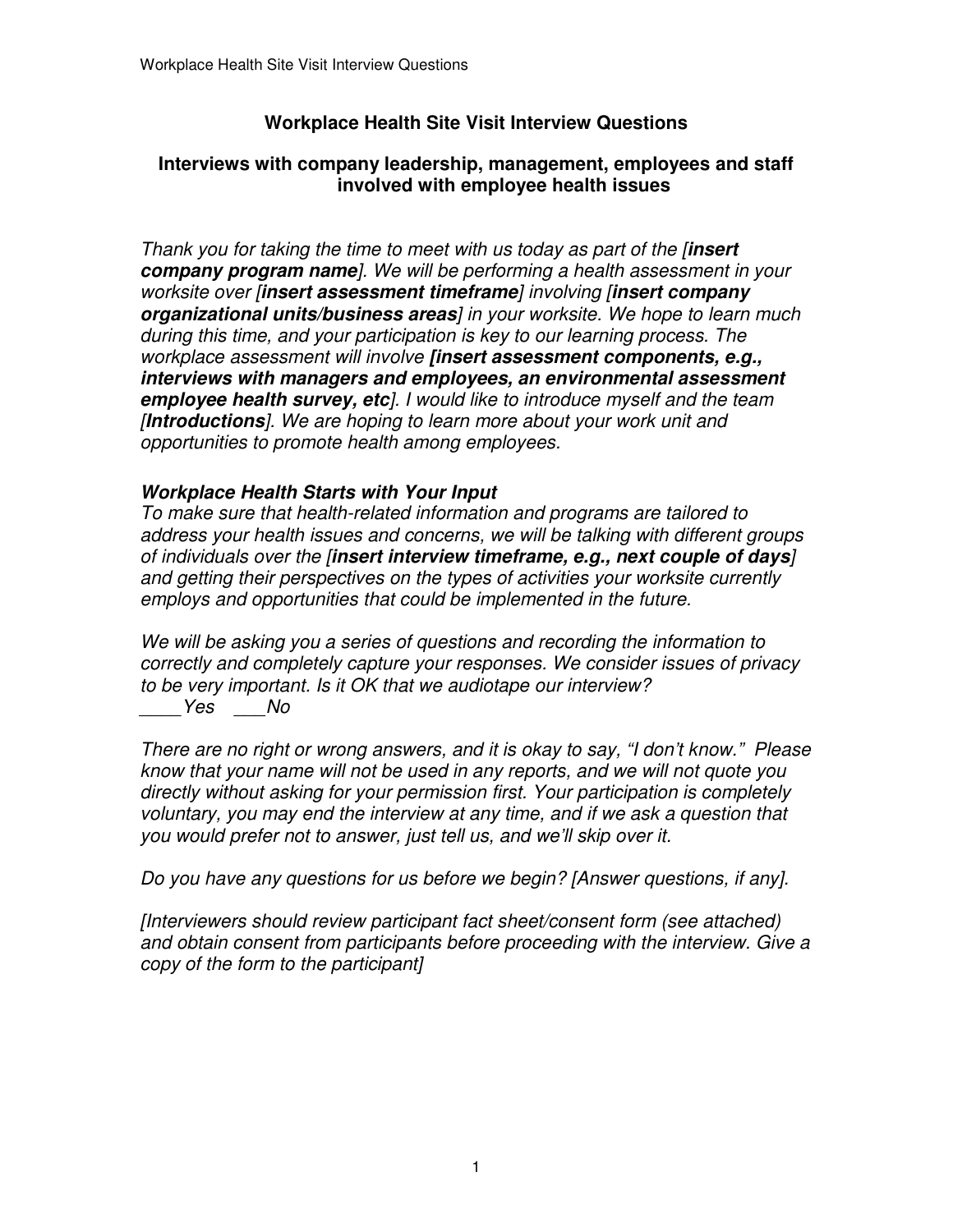# FACT SHEET/CONSENT FORM FOR PARTICIPANTS

### **Welcome to the Workplace Health Program [insert company program name]**

 We are excited to announce that **[insert company name]** is kicking off a new project aimed at making our company a healthier and better place to work – and helping you enjoy all the benefits of good health. We think a healthy workforce benefits everyone: you; your family, friends, and co-workers who care about you; and the company's bottom line.

line.<br>Today, **[***insert interviewer name***]** will be conducting interviews as part of a workplace health assessment to gather opinions and insights into worksite health. The interviews will help us understand the factors that support and/or hinder the health of employees at  **[insert company name]** and identify opportunities to improve or address them.

 The interview is designed to take about ½ hour for employees and senior managers and approximately 1 hour for program managers and human resources staff members  **[insert additional job types you would like to interview if needed]**. There are no right or wrong answers, and it is okay to say, "I don't know." Your participation is completely voluntary, you may end the interview at any time, and if we ask a question that you would prefer not to answer, just tell us, and we'll skip over it.

 Your name will not be identified in our reports and we will not quote you directly without asking your permission first. We will ask for your consent to audiotape the interview. Electronic and hard copies of interviewer notes and other data (e.g., audiotapes) will be stored without personal identifiers in secure locations, and will be destroyed at the close of the assessment.

## **For the Interview Participant:**

 I am aware that my participation in this interview is voluntary. I understand the intent and purpose of this interview. If, for any reason, at any time, I wish to stop the interview, I may do so without having to give an explanation. I have the right to decline having the interview recorded.

 If I have any questions about this interview, I am free to contact the interviewer **[insert name and contact information]** or workplace health assessment project manager  **[insert name and contact information]**.

I have been offered a copy of this consent form that I may keep for my own reference.

 I have read the above form and, with the understanding that I can withdraw at any time and for whatever reason, I consent to participate in today's interview.

\_\_\_\_\_\_\_\_\_\_\_\_\_\_\_\_\_\_\_\_\_\_\_\_\_\_\_\_\_\_\_\_\_\_\_\_\_\_\_\_ \_\_\_\_\_\_\_\_\_\_\_\_\_\_\_\_\_ Signature of Participant **Date** 

\_\_\_\_\_\_\_\_\_\_\_\_\_\_\_\_\_\_\_\_\_\_\_\_\_\_\_\_\_\_\_\_\_\_\_\_\_\_\_\_ \_\_\_\_\_\_\_\_\_\_\_\_\_\_\_\_\_ Signature of Interviewer **Date**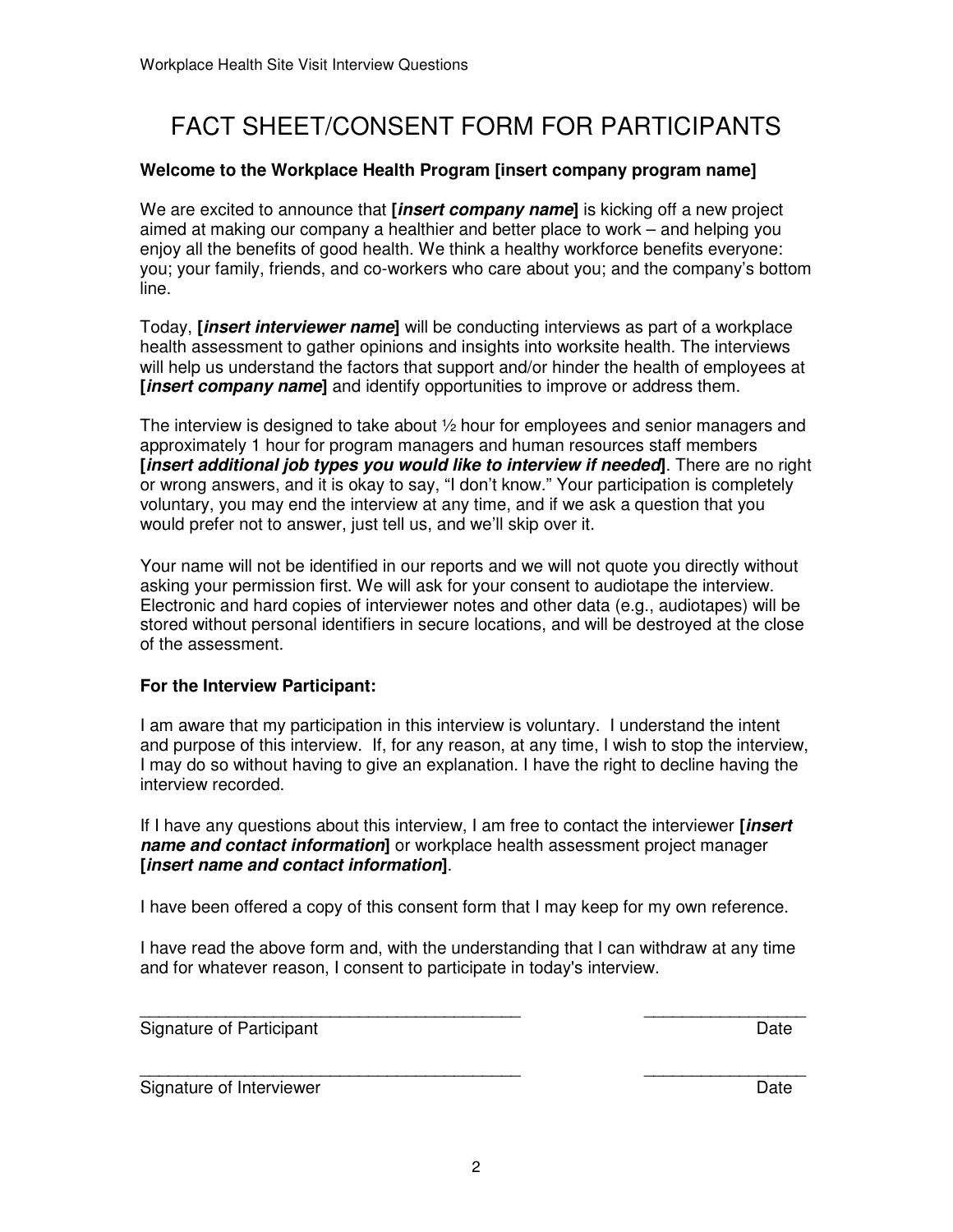# **Note to Interviewer:**

 **VP = questions that a Vice President or Senior Management should be asked.** 

 **S = questions that Supervisors should be asked.** 

 **H = questions that Human Resources staff should be asked.** 

 **EHS = questions that Environmental Health and Safety staff should be asked.** 

 **E = questions that Employees, Employee Committee Members (e.g. Wellness Committee), Employee Representatives should be asked. Optional: Additional Question Pool that can be drawn on.** 

# **I. INTRODUCTION**

 **1. [VP, S, H, EHS, E]** Could you begin by telling us who you are and what is your role at <Organization Name>? Note: Ask each individual if group interview.

# Probes:

- a) What's your job title?
- b) What are your primary responsibilities?

# **II. PROGRAM ADMINISTRATION AND MANAGEMENT**

# **A. Program Benefits or Potential Benefits**

- **2. [VP, S, H]** Why are you interested in health promotion activities at <organization>?
- **3. [VP, S, H, EHS, E]** What do you see as the benefits of a health program to your organization?

Probes:

- a) What do you (envision/see) as the program benefits for employees?
- b) What makes you (interested in/willing to) support the program?
- **4. [VP, S, H, EHS]** What do you see as the common health and safety issues impacting employees at <organization>? **[H]** What are the biggest drivers of employee health care costs at <organization>?

# **B. Program Implementation and Goals**

- **5. [VP, S, H]** Does your organization have a document (e.g., a mission or corporate values statement) that refers to improving employee health?
- **6. [VP, S, H]** Does your organization have annual objectives for wellness (committee, departmental, individual)?
- **7. [H]** Does your company maintain membership or participate in any wellness or health council (external)?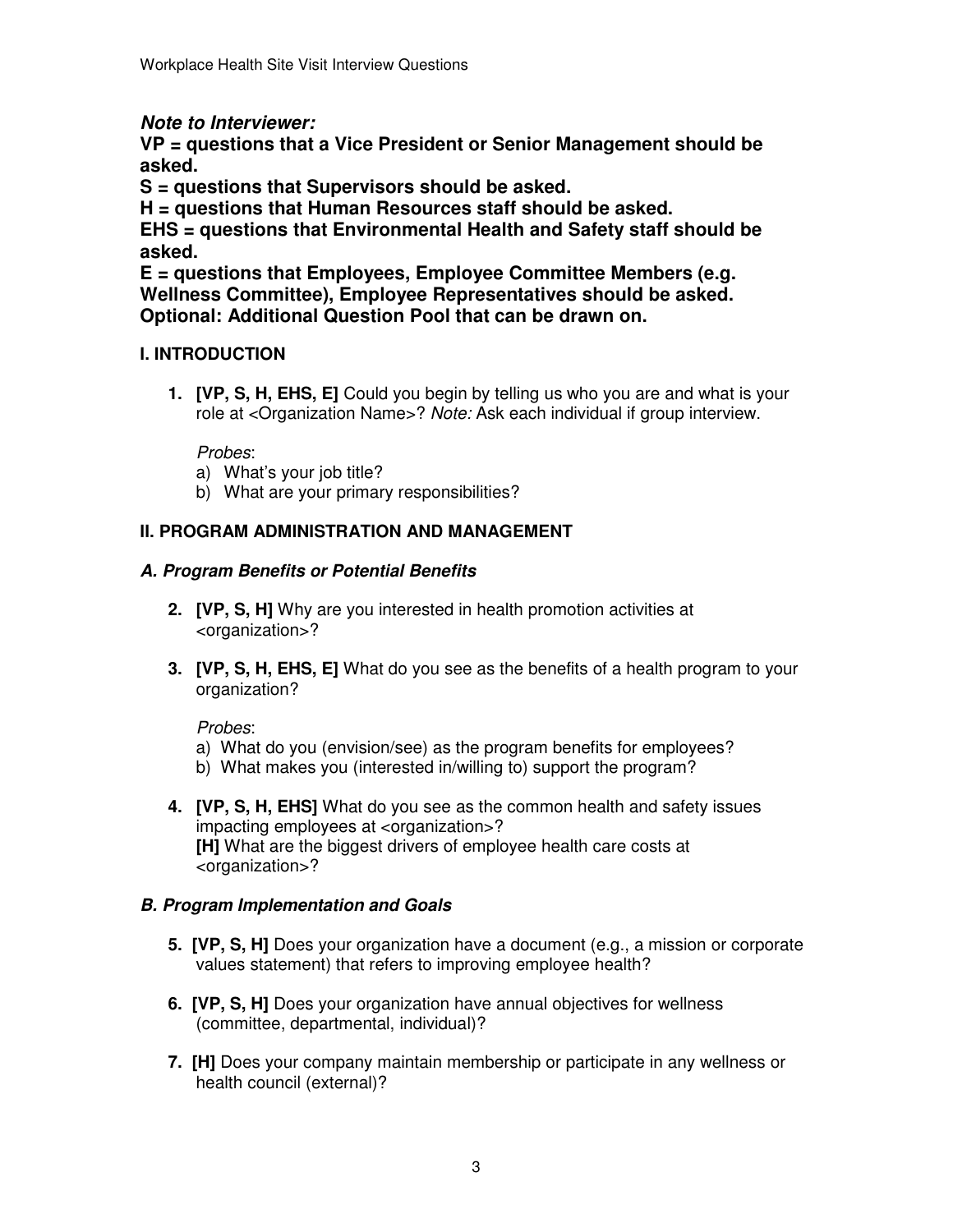- **8. [VP, S, H, EHS, E]** Could you tell me the types of program activities you would be interested in seeing implemented in a workplace health program?
- **9. [VP, S, H, EHS, E]** What would you see as the overall goals of a workplace health program?

### Probes:

- a) How do you foresee a program impacting the work environment?
- b) How would a program impact the health and safety climate?
- c) What benchmarks would you expect to reach in 6 months to one year? How about 1-3 years?
- **10. [VP, S, H]** What department do you think would be responsible for coordinating/running the program?

#### Probes:

- a) How would such a program be administered and managed? (e.g. in terms of staffing, coordinating and implementing programs, communications, budget and fiscal management)
- b) Would this person have the authority to run the program?
- c) Would this person be accountable for program success, to whom?
- d) What is your company's current situation with regard to a wellness or health program/committee?

For instance, which of following is most accurate:

- i) There is no wellness program or committee,
- ii) There is a small or informal wellness committee or designated staff member(s) who organize wellness activities,
- iii) The company has an active wellness committee, including participation from a cross-section of employees.
- e) Who do you think are/would be good program champion(s)?
- f) How active in the program do you feel senior leaders will be?

### **C. Program Costs**

 **11. [VP, H]** Does your company have an operating budget for health promotion activities?

|   | <b>Additional Question Pool: Program Costs:</b>                                                                                   |
|---|-----------------------------------------------------------------------------------------------------------------------------------|
| A | Tell me about staffing the program, who are the core staff involved?                                                              |
| B | How would you describe the operating costs for the program?                                                                       |
| C | What will the start up costs be for the program? (e.g., any one time costs such as equipment<br>purchases, consultant fees, etc.) |
| D | Does your organization assess cost-effectiveness of its health promotion efforts?                                                 |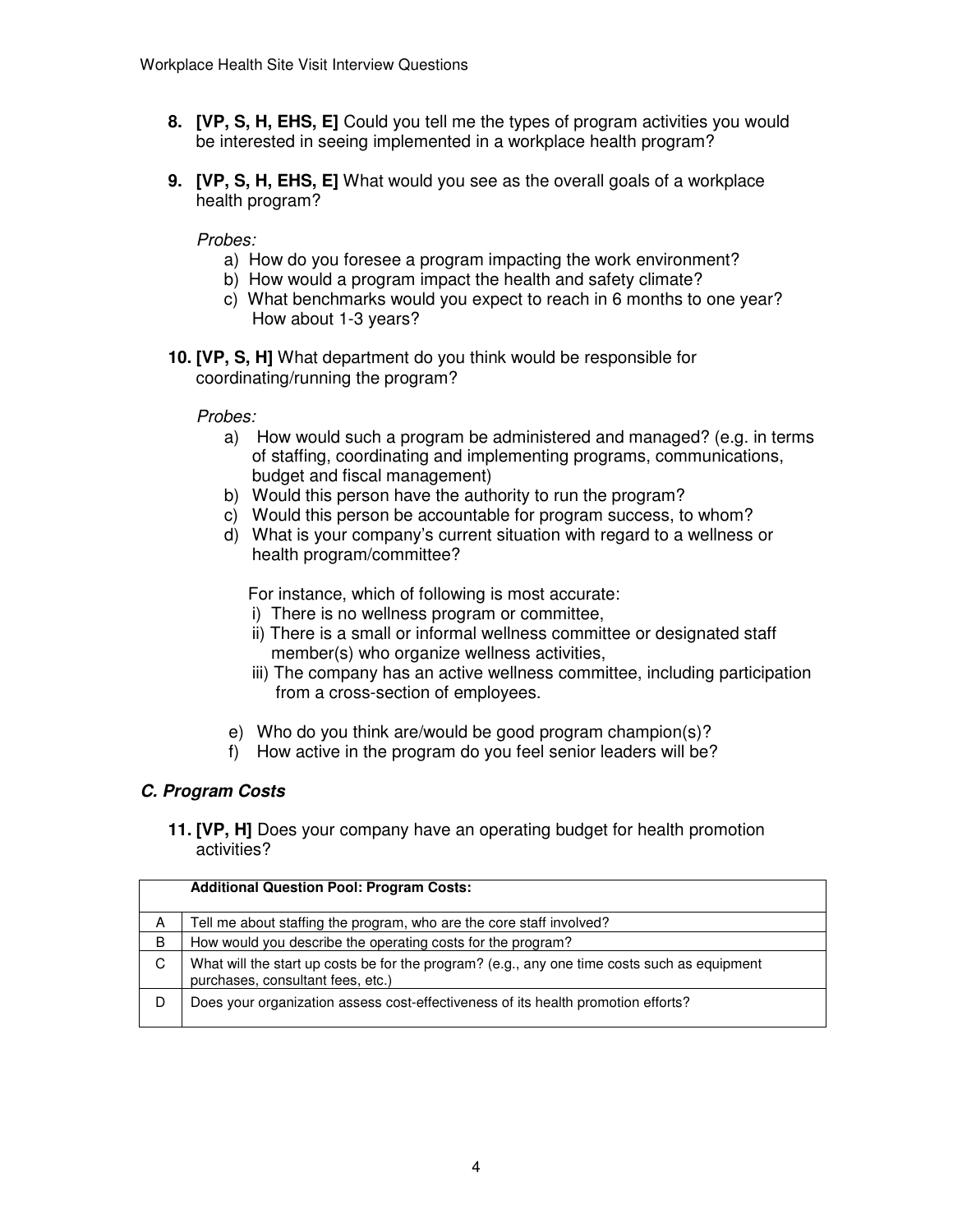# **D. Program Eligibility, Promotion, and Communications**

 **12. [VP, H]** Who is likely to be eligible to participate in the program? Are there specific employee groups that you would like to reach (target)? Why?

# Probe:

- a) Would the program also serve spouses, dependents, or retirees?
- **13. [S, H, EHS, E]** What do you think are the best places/ways to provide employees information about health initiatives?

#### Probes:

- a) Other than during open enrollment, does your company communicate with employees about health, health behaviors, chronic disease prevention, health and safety risks, and/or preventive services? If so, how often?
- b) Which of the following avenues are used within your organization to communicate information to employees?
	- -- intranet/website,
	- -- e-mail,
	- -- newsletter,
	- -- bulletin board,
	- -- payroll stuffers,
	- -- mailings to employees' home,
	- -- other
- c) What do you find [which of the above] is the best way to reach employees?

### **E. Employee Wellness Committees**

**14. [EHS, E]** I am interested in learning about the structure and functioning of the <insert name> committee.

- a) Who participates in the committee? Does it include both employee and management representatives? How do you work across organizational units (Business units or departments within a business unit)?
- b) Are employee representatives (e.g., unions) formally or informally involved in the wellness committee or workplace health program?
- c) How often does the committee meet?
- d) Does the committee have a budget? How much is the budget?
- e) How do you plan your annual activities? Do you set goals? How do you set priorities?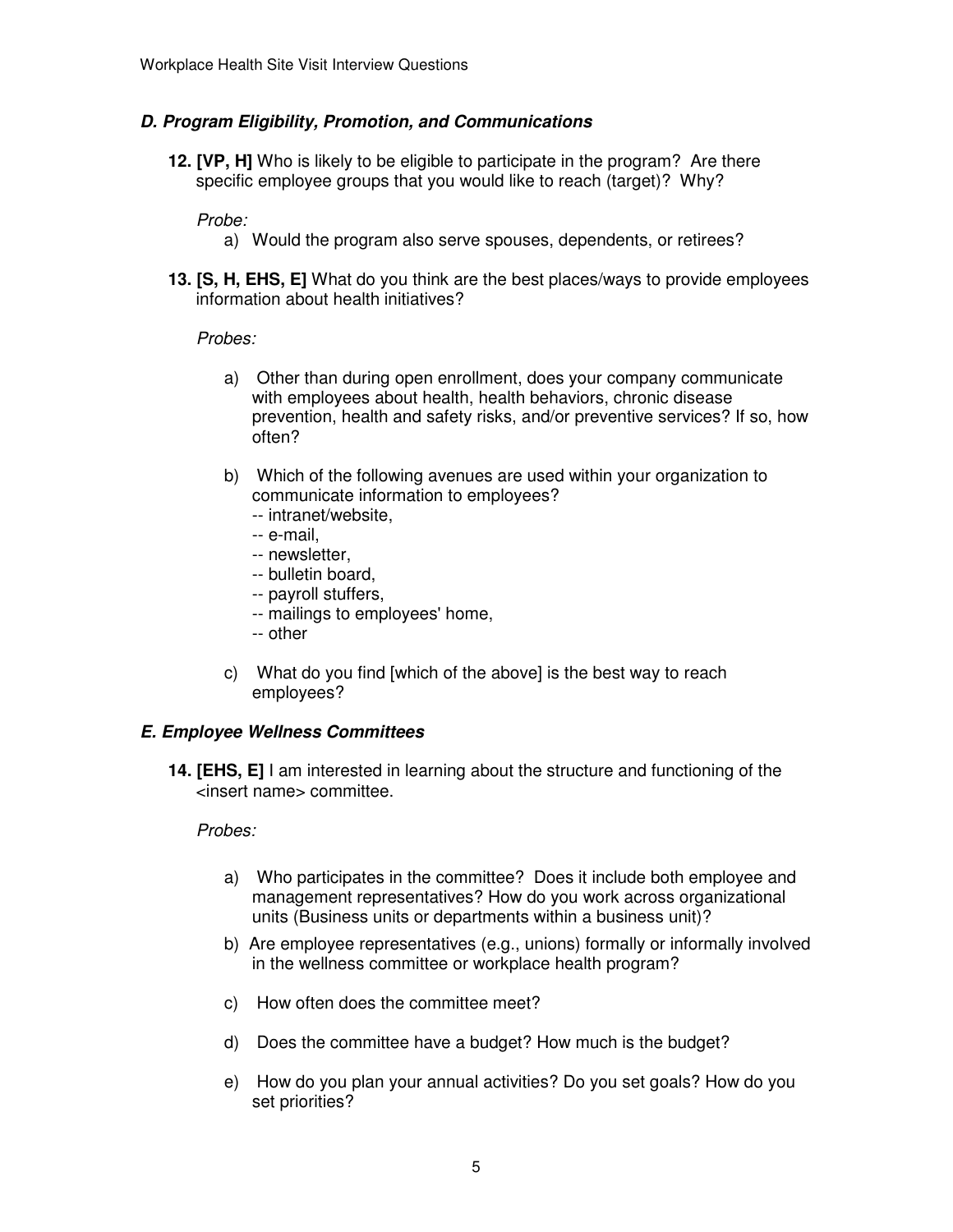**15. [EHS, E]** What kinds of issues does the committee address?

### Probes:

- a) What kinds of planning activities does the committee engage in?
- b) What kinds of education activities does the committee engage in?
- c) What kinds of changes to the workplace environment have you suggested?

# **F. Employee Health and Safety Committees**

 **16. [EHS]** What health and safety risks are present? What do employees perceive as health and safety risks?

### Probes:

- a) How are they monitored?
- b) What is being done to address them?
- c) What challenges has the committee needed to address to improve workplace safety?
- d) What has proved particularly helpful addressing barriers?
- **17. [EHS, E]** What involvement, if any, has the committee had with workplace health promotion?
- **18. [EHS, E]** How feasible would it be for the committee to help plan workplace health programs?

- a) What (other) type of committee might you suggest?
- **19. [EHS, E]** What have you learned from your experience on the committee that would provide useful lessons for an advisory or employee committee to address health promotion?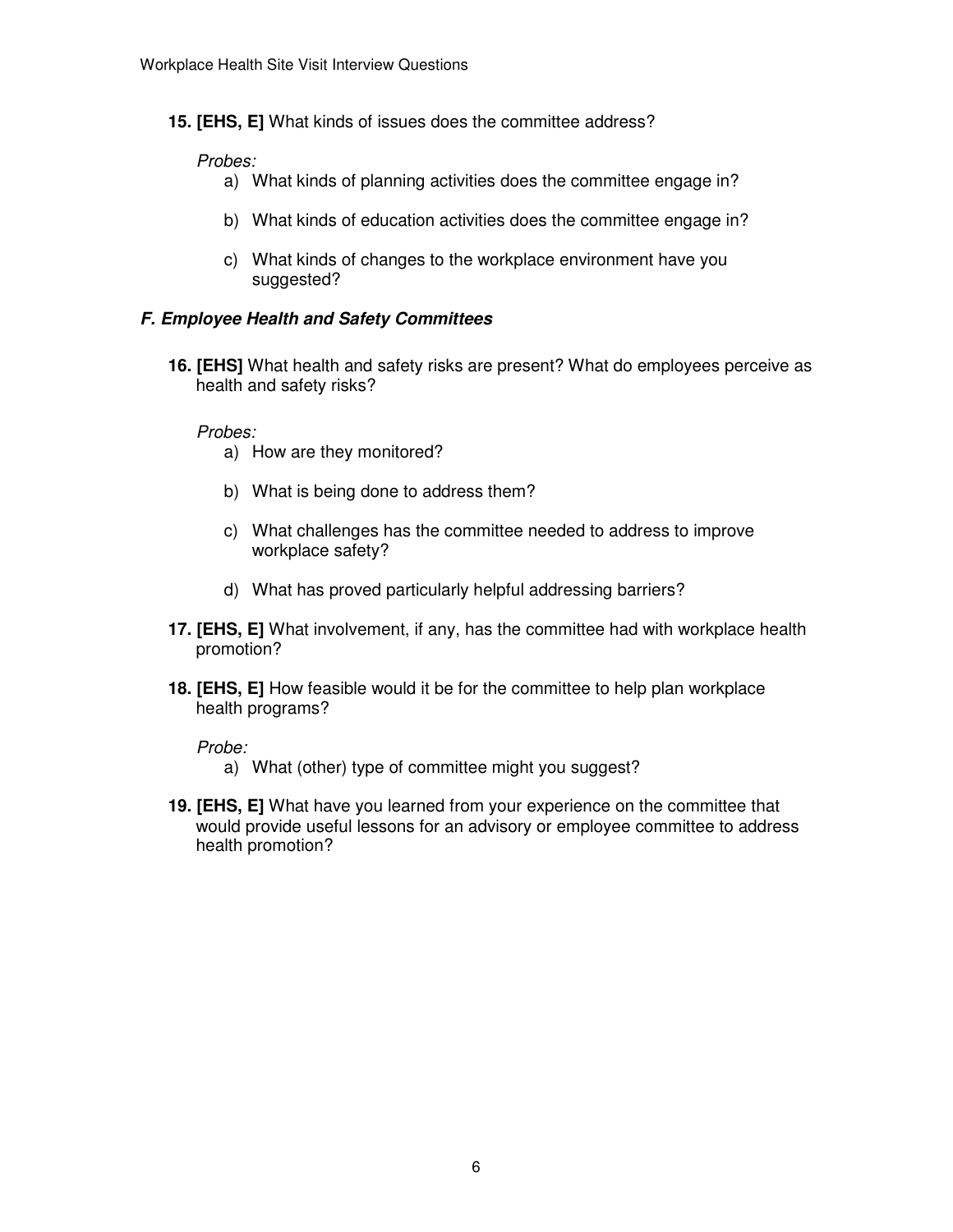# **III. PROGRAMS AND SERVICES**

# **A. Current Worksite Health and Health Promotion Services**

 **20. [S, H, EHS, E]** We'd like to learn more about the activities and practices <organization> currently has to support employee health. What programs do you offer?

#### Probes:

 In the past year, has <organization> organized or sponsored a program for employees in any of the following areas:

- a) Tobacco cessation,
- b) Nutrition programs,
- c) Physical activity programs,
- d) Vaccination programs,
- e) Mental health programs or stress and work/life balance,
- f) Programs to screen and treat alcohol and substance misuse,
- g) Injury prevention programs,
- h) Disease management,
- i) Programs to support breastfeeding,
- j) Health and safety
- k) Other programs?

If yes, probe:

Tell me more about that.

### **[If a: Tobacco Cessation services = Yes]**

l) **[H]** What, if any, tobacco cessation services does <organization> offer?

 m) Does <organization> offer Over-The-Counter (OTC) Nicotine Replacement

Replacement<br>Therapy (NRT, e.g., the patch) to tobacco users who are trying to quit? Is there any out of pocket cost to employees?

|    | <b>Additional Question Pool: Tobacco Cessation Services</b>                                                                                                                                                      |
|----|------------------------------------------------------------------------------------------------------------------------------------------------------------------------------------------------------------------|
| F. | Does your company or a contracted vendor provide referrals to employees for tobacco cessation<br>assistance (e.g., phone numbers to state telephone quitlines, or information for local counseling<br>services)? |
| F. | Does your company provide an employee telephone tobacco cessation quitline? Is it available to<br>dependents?                                                                                                    |
| G  | Does the quitline service report measures of effectiveness, including utilization and long term (6)<br>months or longer) quit rates?                                                                             |
| H  | Does your company allow employees to use the quitline service while at work (outside of lunch<br>breaks or other schedules breaks)?                                                                              |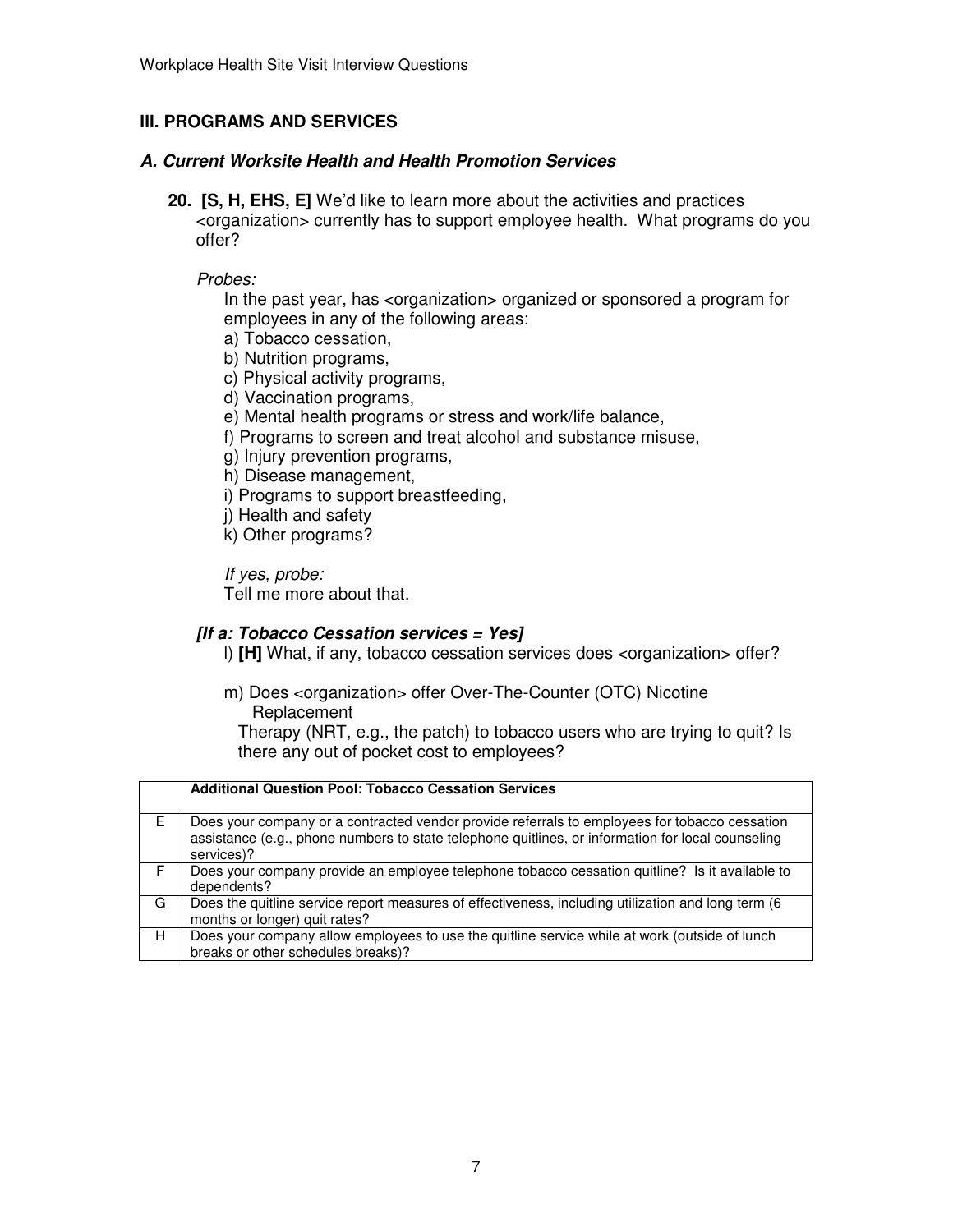- **21. [H]** Does <organization> offer any of the following preventive health services at the worksite:
	- a) Flu vaccine,
	- b) Pneumococcal vaccine,
	- c) Mobile mammography,
	- d) Blood pressure screening,
	- e) Cholesterol screening (lipid profile),
	- f) Blood glucose screening,
	- g) Stress test, etc.

If yes, probe:

Tell me more about that.

#### **B. Training, Education, and Support**

- **22. [H]** Does <organization> provide training or resources to employees on medical consumer issues?
- **23. [H]** Does <organization> engage in decision-support practices to inform employees on their treatment options, risk and benefits?

|    | <b>Additional Question Pool: Health Program Offerings</b>                                            |
|----|------------------------------------------------------------------------------------------------------|
|    | Does your program promote support groups or buddy systems for employees trying to improve            |
|    | their health through company supported health promotion/wellness programs?                           |
| ٠J | In the past 12 months, what has your organization done regarding a health promotion campaign         |
|    | specifically targeting health behaviors?                                                             |
| Κ  | Does your company offer disease management programs?                                                 |
|    | Does your company offer work/life balance programs (including stress management skills               |
|    | $training$ ?                                                                                         |
| м  | Does your company offer education programs on self-care or lifestyle management?                     |
|    | Does your company offer education or training programs on injury prevention; safety; identification, |
| N  | reporting, and eliminating workplace health and safety hazards?                                      |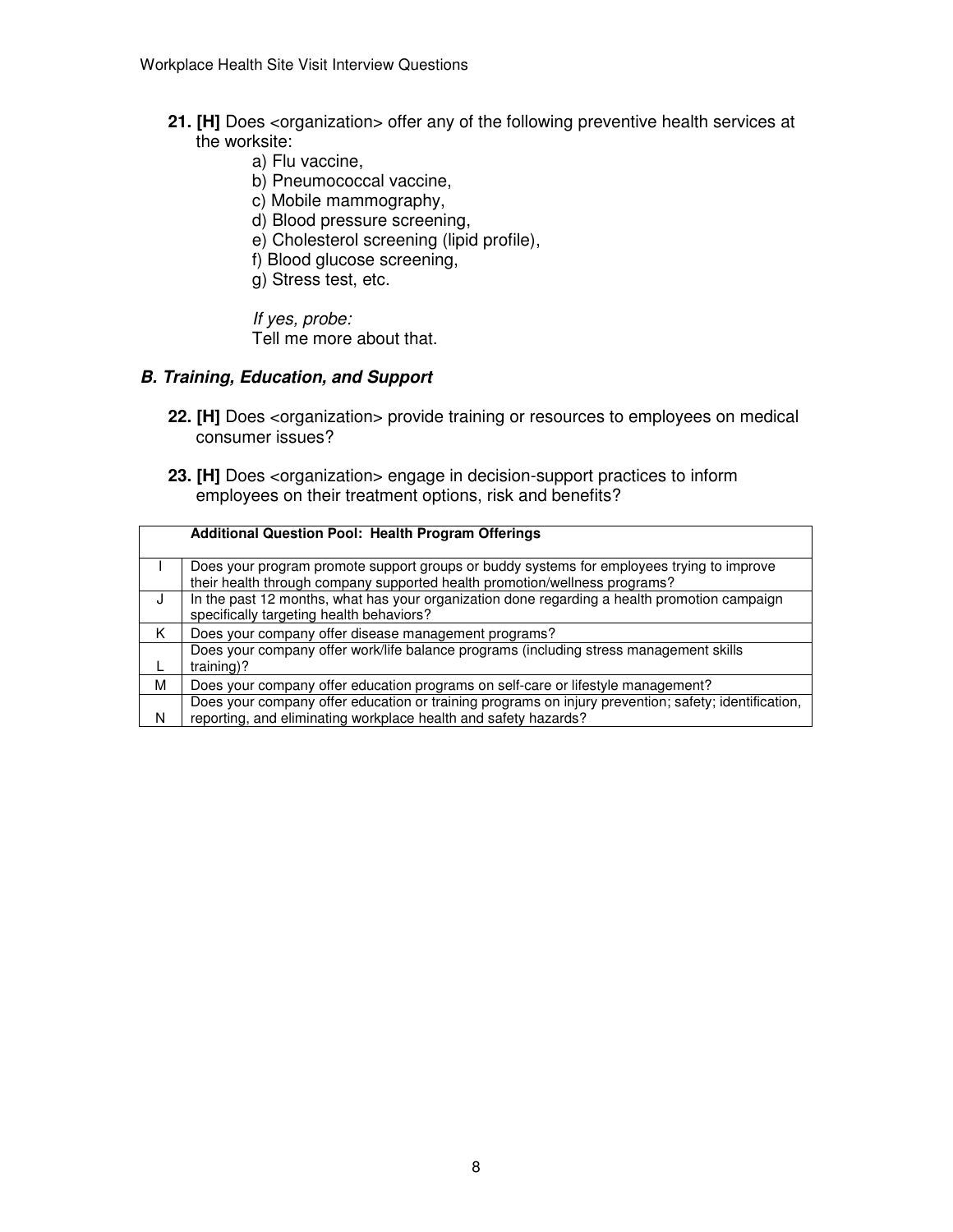# **C. Assessment and Data Management**

 **24. [H, EHS]** Does <organization> conduct any of the following surveys or assessments?

- a) Health risk appraisal,
- b) Health screening,
- c) Physical fitness assessments,
- d) Employee health interests survey,
- e) Work/family needs assessments,
- f) Ergonomic/work station analysis,
- g) Facility assessment,
- h) Absenteeism records,
- i) Disability claims,
- j) Workers compensation claims,
- k) Injury reports,
- l) Job satisfaction (e.g., Employee engagement survey),
- m) Safety surveys or inspections

#### If yes, probe:

- a) How often does this occur? When and where do they occur (e.g., during work time)?
- b) How do you collect survey responses?
	- -- Census (i.e., all employees)
	- -- Random Sample
	- -- Convenience Sample
- c) What is the response rate?
- d) Who typically looks as this information to decide what actions to take based on it?
- **25. [VP, S, H, EHS]** What kinds of evidence or data convince you that the program is worth the time and effort devoted to it?

#### Probes:

- a) Where does the information come from?
- b) How often do you get it?
- c) How much confidence do you have in the information?
- d) How useful is it (would it be) to you to have data like this?

### **D. Program Suggestions**

- **26. [VP, S, H, EHS, E]** What would you suggest to create or provide to strengthen the program?
- **27. [S, H, EHS, E]** Tell me about the types of program activities you would be interested in seeing implemented in [a workplace health/an enhanced workplace health] program.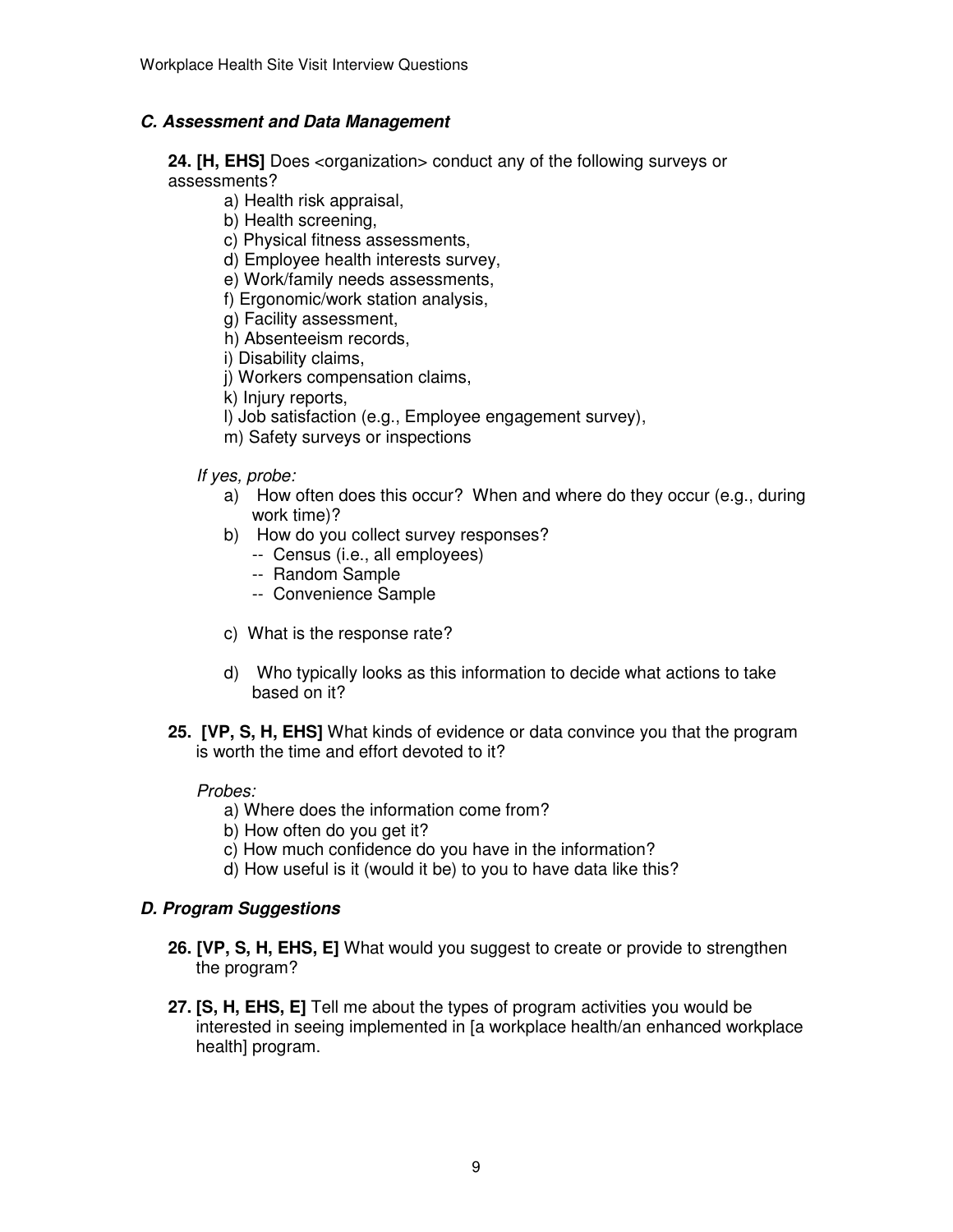# **IV. POLICIES**

# **Health Promotion Policy**

We're also interested in learning about the types of policies <organization> may have in place to support employee health.

 **28. [S, H, EHS, E]** What kind of policies does <organization> have to support employee health?

# **A. Screening policies**

 28a. **[S, H, E]** What kinds of policies do you have related to health screening?

### Probes:

- 1) Does your company have a policy such as flex time that enables all employees to obtain preventive medical services or schedule doctor's appointments during the week without using sick time?
- 2) Does your company provide paid time off from work specifically for preventive services and screenings?

# **B. Nutrition policies**

 28b. **[S, H, E]** Does <organization> currently have any nutrition policies in place? If yes, what are these?

#### Probe:

1) Do your company worksites adhere to catering guidelines that state healthy foods will be provided at meetings or other employee events?

# **C. Physical Activity policies**

 28c. **[S, H, EHS, E]** Does <organization> have any written policy that encourages fitness standards for certain positions?

- 1) Do you allow employees to exercise during work hours?
- 2) Does <organization> have a policy such as flex time that enables all employees to participate in physical activity or health promotion programs during the week without using sick hours?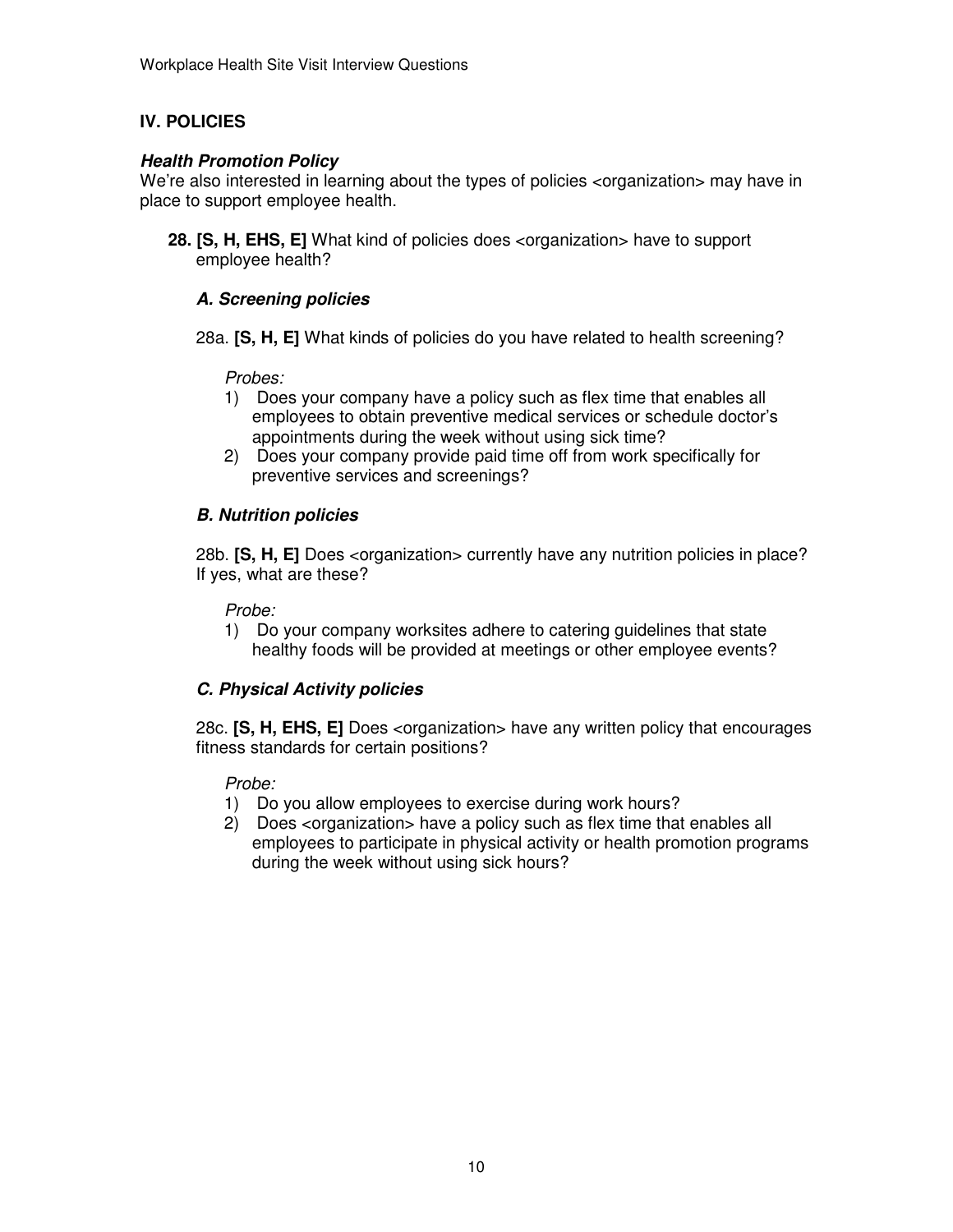# **D. Tobacco policies**

 28d. **[S, H, E]** Does <organization> have any written policy restricting employee tobacco use? If yes, how are they enforced?

Probes for tobacco policy:

How would you describe the current tobacco policy?

- 1) No policy on tobacco use in place
- 2) Employees and visitors are allowed to smoke in designated areas of the building
- 3) Employees and visitors are allowed to use tobacco on the premises (including vehicles) but not inside the building
- 4) Employees and visitors are banned from using any form of tobacco throughout the premises; this includes company grounds and vehicles
- 5) Does your company have a written policy to prohibit smoking at company-sponsored events (both on-site and off-site)?
- 6) Does your company prohibit the sale of tobacco products anywhere on the premises (vending machines, on-site store, etc.)?

# **E. Other Policies**

 28e. **[S, H, EHS, E]** Does your company promote any other health promotion policies? If yes, tell me about these.

Probe:

- a) Seat belt use
- b) Injury and illness prevention and safety
	- i) Encouraging employees to report identified health or safety hazards and "near misses" without punishment
	- ii) Availability and requirements for personal protective equipment
- c) Hand sanitation
- d) Alcohol and substance use, etc.?

|   | <b>Additional Question Pool: Policy</b>                                                                                   |
|---|---------------------------------------------------------------------------------------------------------------------------|
|   | Do any of your company's employees work primarily outdoors?                                                               |
| D | Does your company have a policy requiring employees to use sun protection if they are exposed to<br>sun while on the job? |
|   | Does your company provide sunscreen or protective clothing for outdoor workers?                                           |

# **V. EMPLOYEE HEALTH BENEFITS**

We'd like to learn about some of the benefits <organization> may have to promote health among employees.

# **A. Health Promotion and Health Care Benefits**

**29. [H]** Does your organization offer health insurance to employees?

- a) At what level?
- b) Who is eligible?
- c) What are the co-pays for these visits?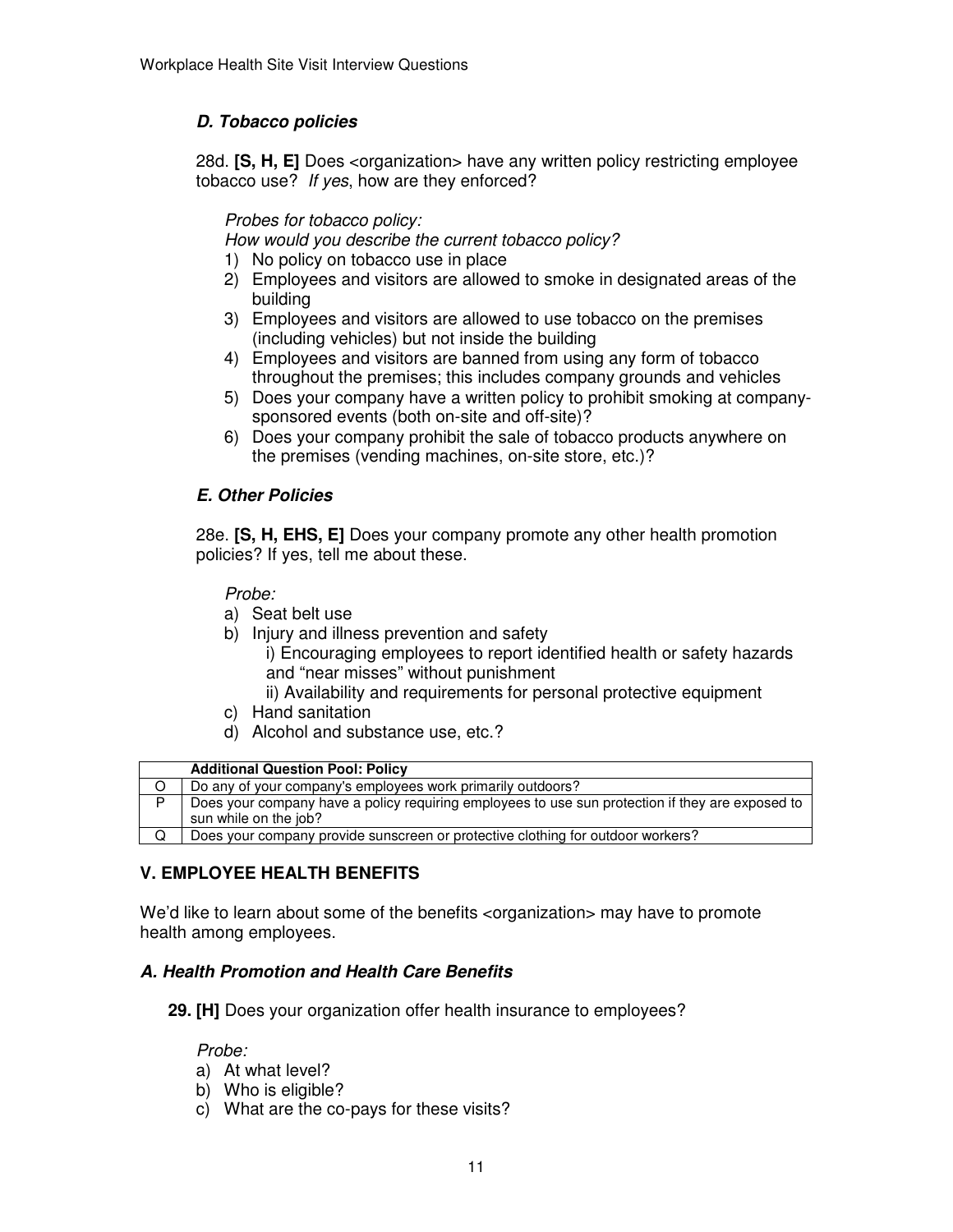**30. [H]** Does your organization offer prescription coverage?

Probe:

- a) What are the co-pays for prescriptions?
- b) What drugs are covered under your health plan formularies?
- **31. [H]** Do the health plan options include coverage for preventive services?

#### Probe:

- a) At what level?
- b) What are the co-pays for these visits?
- c) How well is this utilized among employees?

|              | <b>Additional Question Pool: Health Benefits and Coverage</b>                                                                                    |
|--------------|--------------------------------------------------------------------------------------------------------------------------------------------------|
|              | Note: cross reference with review of health benefits policy and data from insurers.                                                              |
| R.           | Of the employees that have health insurance, how many (%) made claims in the past year?                                                          |
|              | Do the health plan options include coverage for tobacco cessation? About how many employees                                                      |
|              | within <organization> have taken advantage of tobacco cessation programs? (Review benefits</organization>                                        |
| S            | description)                                                                                                                                     |
| $\mathsf{T}$ | Do the health plan options include coverage for disease management programs, health coaching, or                                                 |
|              | targeted risk reduction programs? (Review benefits description)                                                                                  |
|              | Do the health plan options include any coverage for stress management? (Review benefits                                                          |
| U            | description)                                                                                                                                     |
| $\vee$       | Do the health plan options include comprehensive coverage for chronic disease medical treatment                                                  |
|              | throughout the disease episode? (screening, diagnosis, treatment, maintenance, recovery, etc.)                                                   |
| W            | Does your organization stipulate in health insurance contracts that health plans will track network<br>provider delivery of preventive services? |
| X            | In terms of health care utilization, what is the percentage of claims made for hospitalizations,                                                 |
|              | outpatient visits, physician office visits, other? (Cross reference with health claims data runs)                                                |
| Y            | How many employees were hospitalized in the last year? What are the primary reasons for                                                          |
|              | hospitalization for your employees? How do these reasons differ by age, gender, income, geography                                                |
|              | or job description? What is the percentage of claims made for hospitalizations, outpatient visits,                                               |
|              | physician office visits, other? (Cross reference with health claims data runs)                                                                   |
| Z            | What employee benefits are available for workers compensation or short term/long term disability?                                                |
| AA           | Does the organization offer a membership discount for employees who go to a fitness facility? Is                                                 |
|              | there an attendance requirement? About how many employees have taken advantage of this benefit?                                                  |
| <b>BB</b>    | What benefits are extended to retirees?                                                                                                          |

 **32. [H]** Do health insurers conduct any outreach activities to enrollees on health promotion/disease prevention?

- a) If yes, how often?
- b) How (mailings, email, information line, etc)?
- **33. [H]** Does your organization stipulate in health insurance contracts that health plans send age-appropriate reminders to network providers about preventive care services?
- **34. [H]** Does you organization stipulate in health insurance contracts that health plans report HEDIS data or other measures of health plan quality/performance? What data do they provide?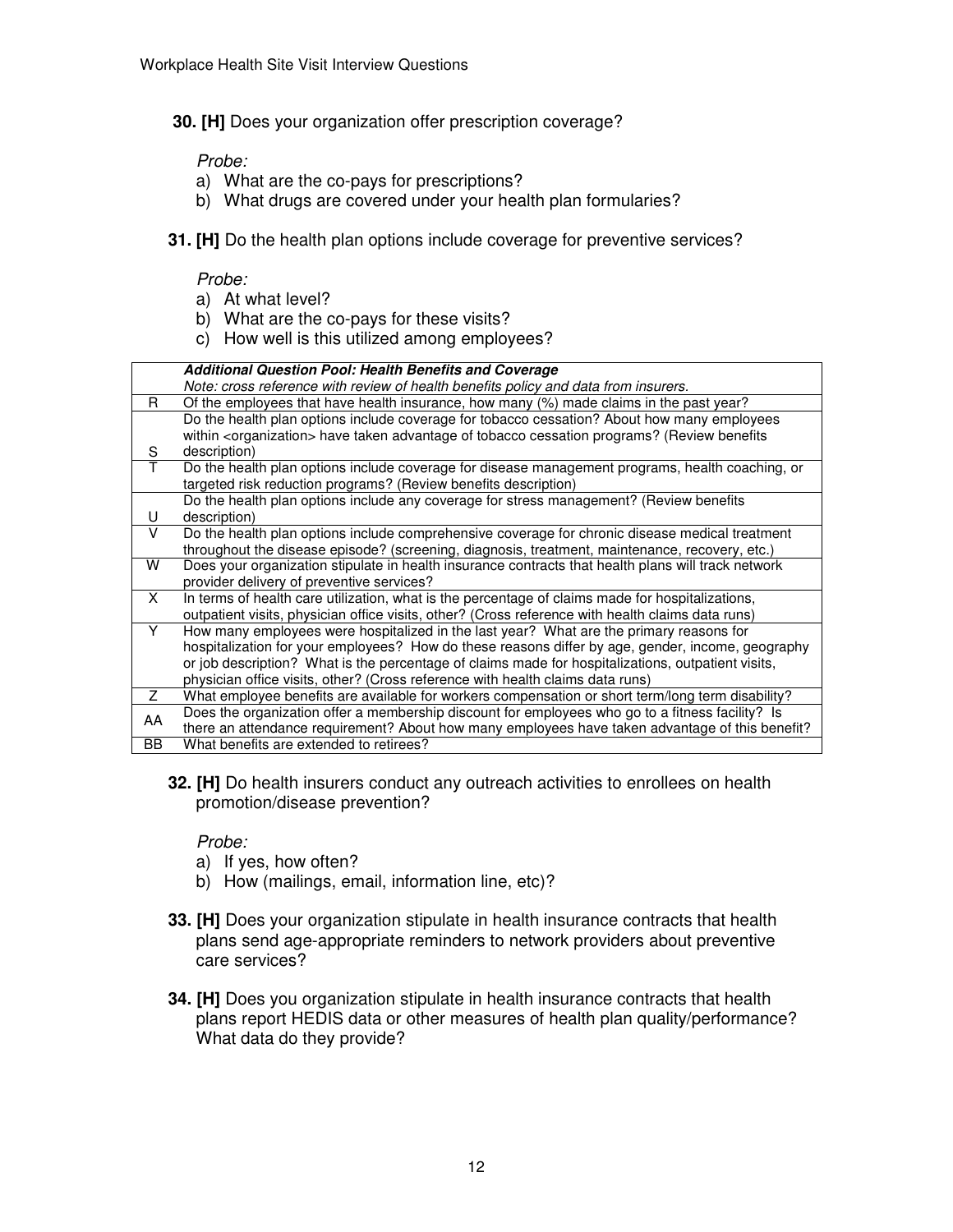**35. [VP, H]** Who is responsible for developing the annual benefits package?

Probe:

- Probe:<br>a) Are there ways in which you get employee input about the benefits that are provided? (i.e., Is the health benefits package consumer driven in anyway?)
- **36. [H]** Does your company offer an employee assistance program (EAP)?

Probe:

a) What are the services provided (including depression/mental health; weight management; stress management; tobacco use; drug/alcohol misuse; care-giving support; bereavement, other?)

# **B. Incentives**

 **37. [S, H, EHS, E]** Does <organization> provide any incentives for participation in health promotion/wellness programs?

If yes, probe: Tell me more about that.

- a) Are their any incentives beyond participation?
- b) How about for meeting individual or team goals?
- **38. [H, E]** Are any discounts on health insurance premiums given to nonsmokers?

If yes, probe:

a) How is this policy received?

### **VI. ENVIRONMENT**

#### **A. Program Barriers and Resources**

- **39. [VP, S, H, EHS, E]** What barriers, if any, do you see at your worksite to a healthy lifestyle or safe work environment?
- **40**. **[S]** How feasible is it for <organization> to allow employees to take time during work hours to exercise or attend a health program such as a screening, education session, etc.?
- **41. [H]** Are there multi-purpose rooms that are (or could be) used for classes or group activity (including physical activity in the absence of a gym, or for providing on-site health assessments like blood pressure checks?
- **42. [EHS]** What environmental changes (e.g., lighting, ventilation, safeguarding machines and equipment, ergonomics, walkways, etc.), if any, has the organization made to prevent injuries or promote safety?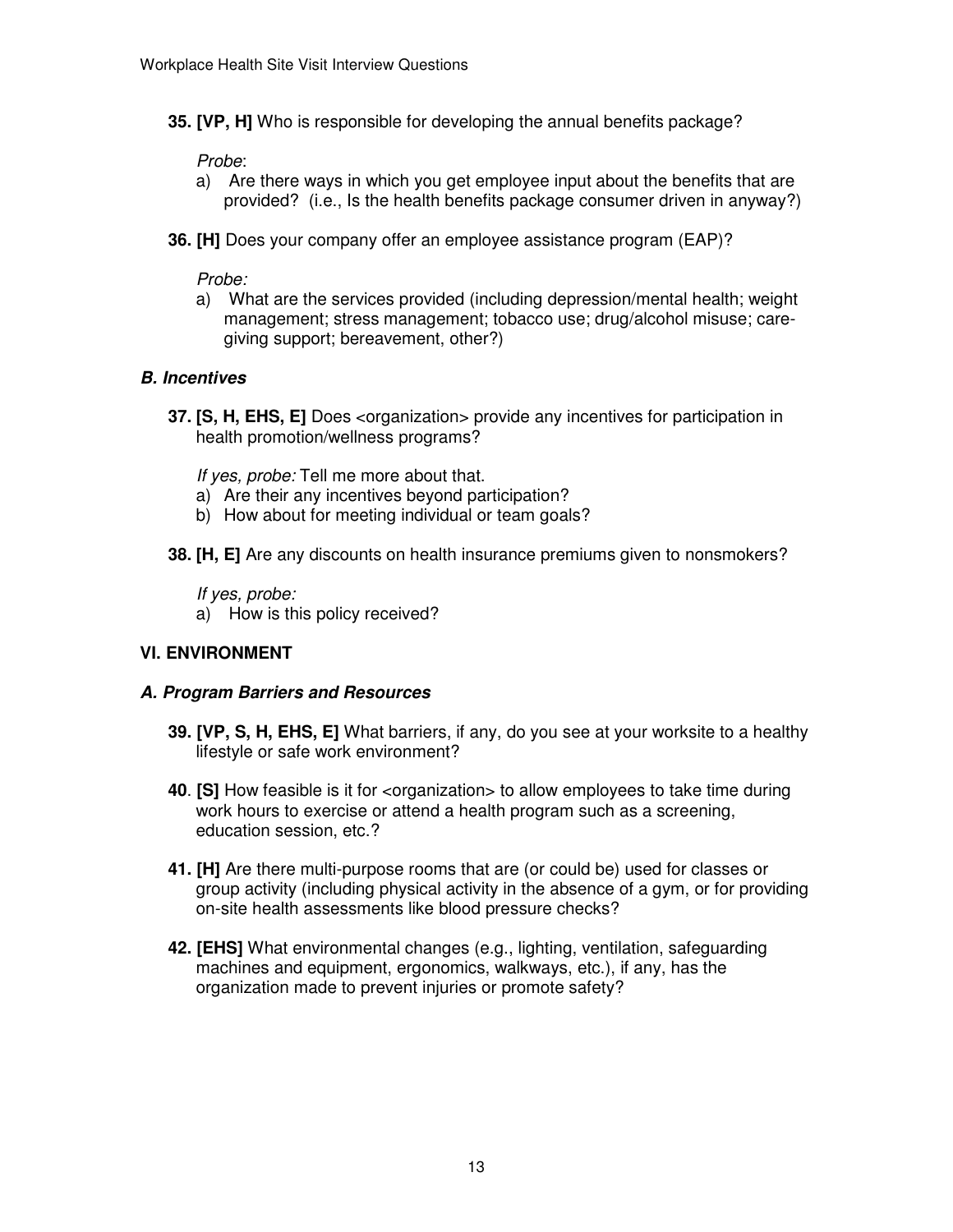|     | <b>Additional Question Pool: Environment</b>                                                                                   |
|-----|--------------------------------------------------------------------------------------------------------------------------------|
| CC  | How do you foresee the program having an impact on the worksite environment?                                                   |
|     | <b>Nutrition Environment</b>                                                                                                   |
| DD. | Does your organization offer on-site food services? If yes, are healthy foods available in cafeterias<br>and vending machines? |
| EE. | Could your company subsidize/competitively price healthy food choices available to employees?                                  |
| FF. | Where food is available, does your organization post nutritional content or health food labels on                              |
|     | available products to help employees make healthy choices?                                                                     |
|     | <b>Physical Activity Environment</b>                                                                                           |
| GG  | Does your organization provide access to physical activity facilities at or near the worksite?                                 |
| HH. | Are there elevators at your worksite? [If yes] Are there signs or reminders to take the stairs?                                |
|     | <b>Barriers</b>                                                                                                                |
|     | What is the overall work environment like? Noise level, lighting (natural or electric), ventilation, open                      |
| Ш   | space, safeguarded machines and equipment.                                                                                     |
|     | <b>Resources</b>                                                                                                               |
| JJ  | Are there conference rooms at your worksite?                                                                                   |
| ΚK  | Are there First Aid kits? Respirators, fire extinguishers, other safety equipment?                                             |
| LL  | Is there an occupational medicine clinic or first aid station?                                                                 |
| MМ  | Are there breastfeeding/lactation rooms?                                                                                       |
| NN. | Are there quiet rooms (for stress reduction)?                                                                                  |

# **VII. COMMUNITY LINKAGES**

We also wanted to learn more about the wider community context for your employees.

 **43. [S, H, E]** How do most employees get to work?

Probe:

- a) Do they typically drive? Walk? Bike? Take a bus?
- b) Is a reimbursement/subsidy given to employees for taking public transportation (as a means to increase daily physical activity)?
- **44. [S, H, E]** What is the average commuting time for your employees?
- **45. [S, H, E]** Where do most employees eat lunch?

- a) Do they go to an on-site cafeteria?
- b) Do they bring their lunches?
- c) Do they go out for fast food?
- **46. [S, H, E]** Are there other programs available in the community that target increased physical activity and/or improved nutrition (e.g., farmers markets)?
- **47. [VP, S, H, E]** Does your organization participate in community campaigns to promote healthy lifestyles?

|               | <b>Additional Question Pool: Community Linkages</b>                                                                                                                                                     |
|---------------|---------------------------------------------------------------------------------------------------------------------------------------------------------------------------------------------------------|
| <sub>OO</sub> | Does your organization contract with community organizations and programs involved in<br>preventive care, healthy lifestyles, or recreation? If so, does your company advertise these<br>opportunities? |
| <b>PP</b>     | Does your organization provide employee volunteer opportunities on company time?                                                                                                                        |